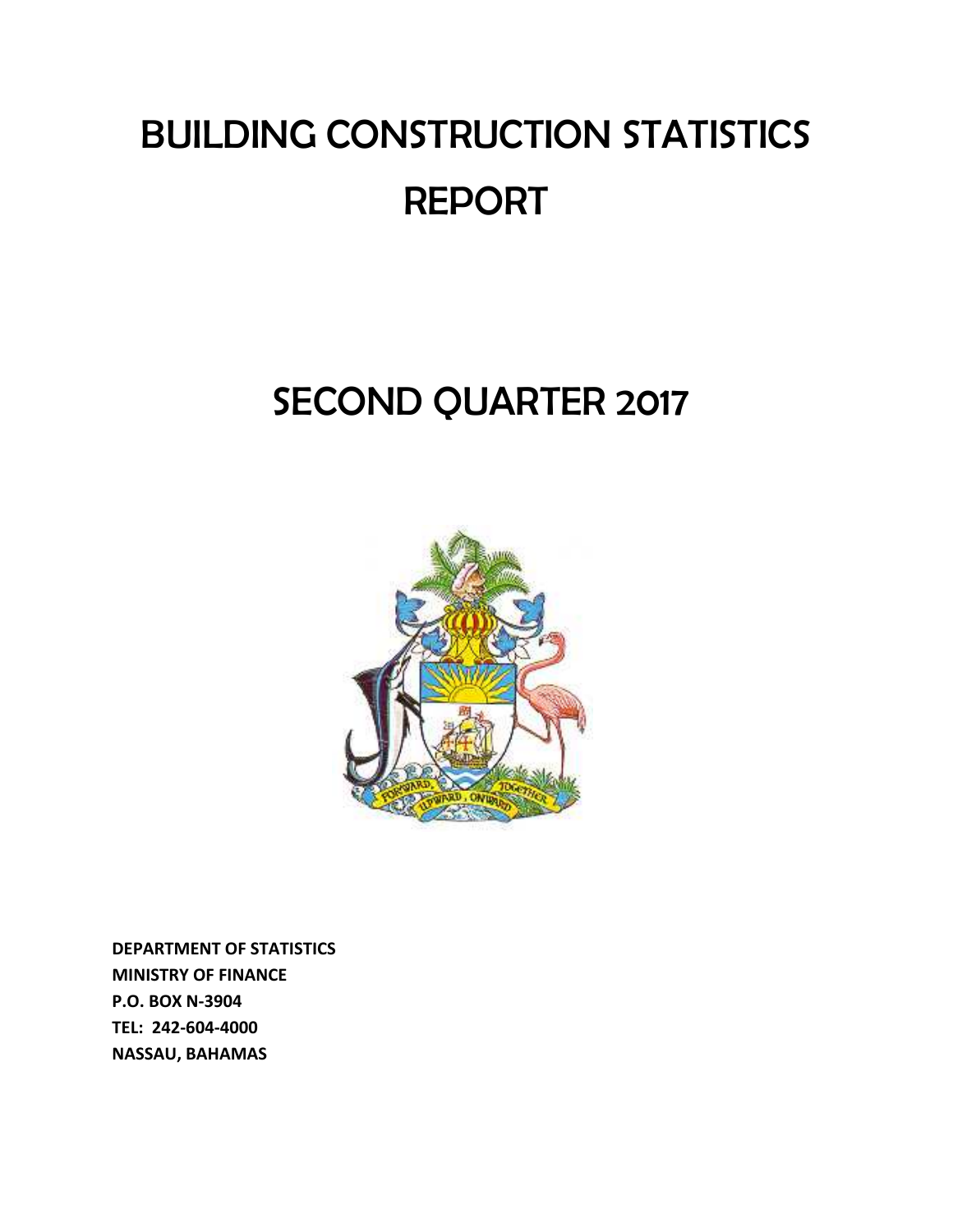## **PRESS RELEASE:**

### **THE DEPARTMENT OF STATISTICS RELEASES BUILDING CONSTRUCTION STATISTICS**

The National Accounts section of the Department of Statistics announces the release of the Building Construction Statistics for the second quarter of 2017.

The basic data are collected by the Ministry of Works located in New Providence and Grand Bahama, the Department of Local Government in conjunction with the Family Island Administrators, and the Grand Bahama Port Authority. The Permits data includes New Providence, Grand Bahama and the Family Islands. The Starts and Completions are only New Providence and Grand Bahama. The information is collected and summarized on a monthly basis by the aforementioned organizations, then forwarded to the Department of Statistics where it is processed, analyzed and published.

#### **CONSTRUCTION PROGRESSION**

*Construction Permits* represent permission to construct, add or renovate a structure (i.e. buildings, walls, docks, etc.) at which time the estimated cost of the proposed structure is given.

*Construction Starts* represent those structures on which the first phase of construction has begun.

*Construction Completions* represent those structures which are registered as being completed.

#### **TYPE OF CONSTRUCTION**

*"Public"* represents construction of buildings for public use such as schools, offices, airports, etc. by the Government.

*"Private/Residential"* represents construction of residential structures such as houses, apartments and duplexes.

*"Commercial/Industrial"* represents construction of offices, churches, malls, hotels etc. by private businesses or individuals.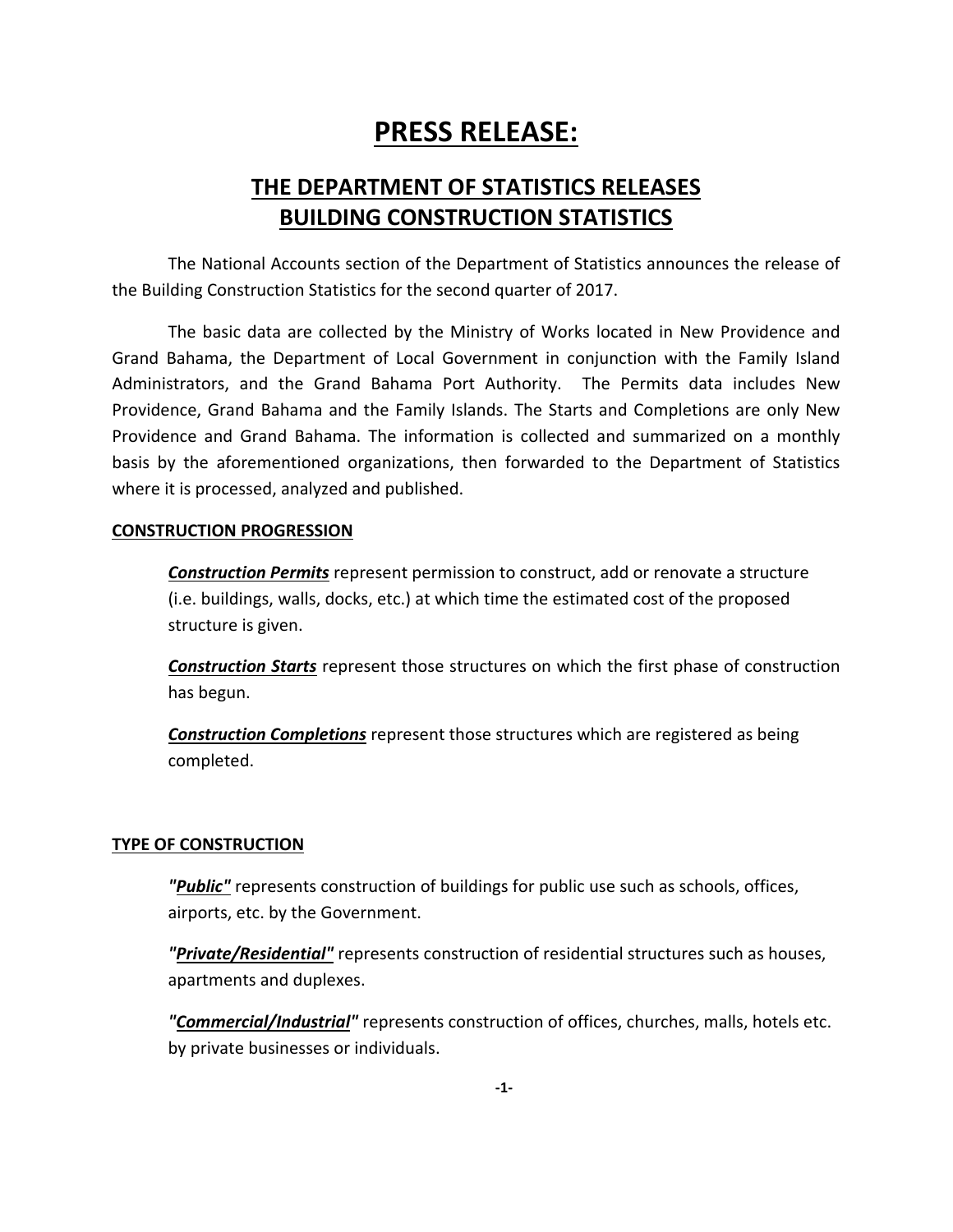## **DATA HIGHLIGHTS:**

#### **CONSTRUCTION PERMITS**

The second quarter data for 2017 indicated that the total number of Permits Issued for All Bahamas (371) was eighty‐eight units more than the figure recorded in the first quarter 2017. The value of Permits Issued decreased by approximately \$15 million during this period, from approximately \$94 million in the first quarter of 2017 to \$80 million in the second quarter. The main reasons for this decline in value were decreases in the Commercial/Industrial Sector (\$23 million) and the Public Sector (\$14 million). However, the effect of these decreases was partially mitigated by an increase in the Private/Residential Sector (\$22 million).

#### **CONSTRUCTION STARTS**

Although there was an increase in the number of Construction Starts between  $1<sup>st</sup>$ Quarter 2017 (102) and  $2^{nd}$  Quarter 2017 (110), the value had decreased by approximately \$30 million. The main factors that contributed to the decline in the value of Construction Starts were decreases in the Grand Bahama's Public Sector (\$28 million) and in New Providence's Commercial/Industrial Sector (\$7 million).

#### **CONSTRUCTION COMPLETIONS**

The total number of Construction Completions in the second quarter of 2017 showed an increase of 19 units ‐ 136 units in the first quarter of 2017 compared to 155 in the second quarter. This increase was also reflected in the value, which increased from approximately \$49 million in the first quarter of 2017 to approximately \$62 million in the second quarter.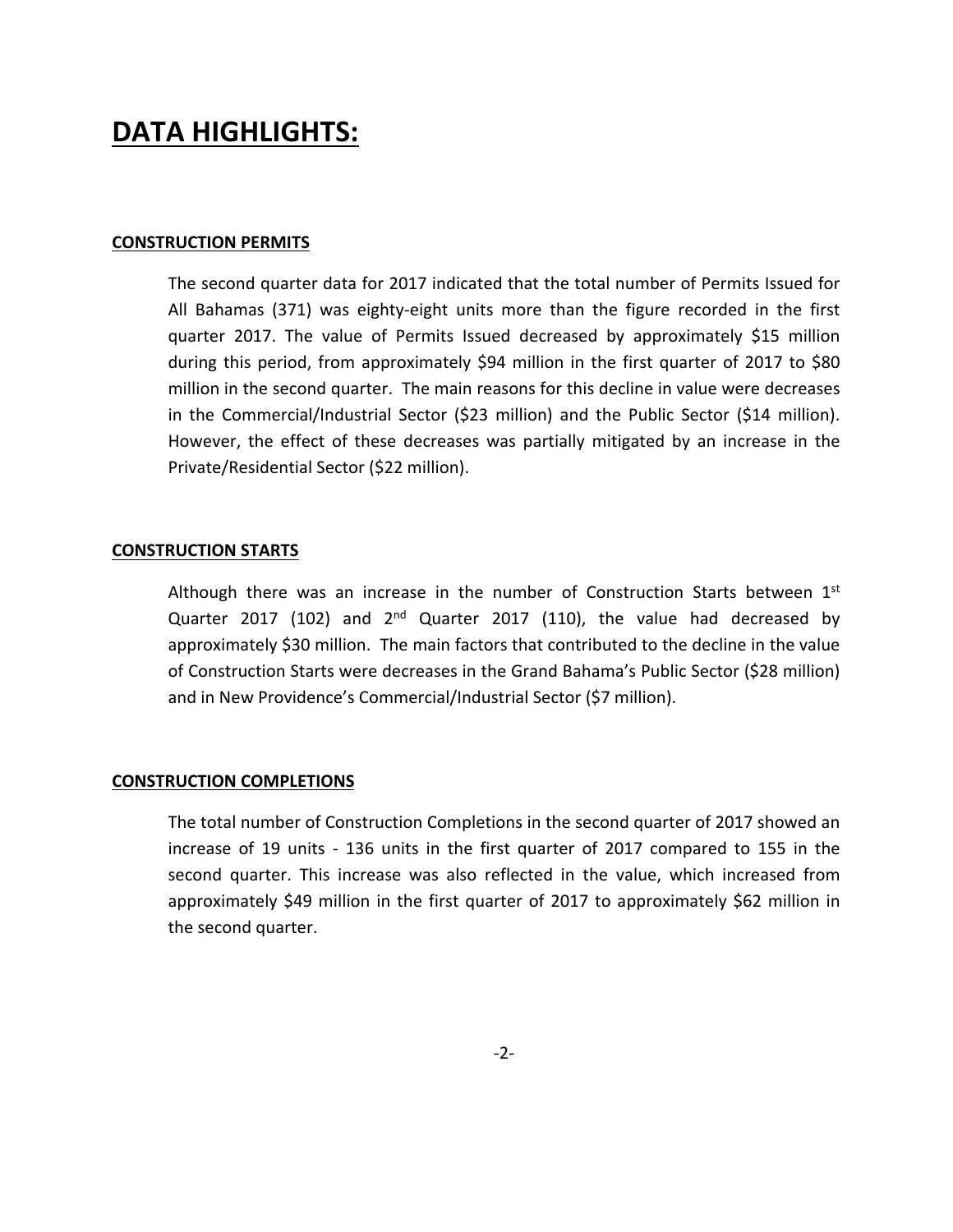#### **NUMBER OF CONSTRUCTION PERMITS ISSUED ALL BAHAMAS BY QUARTER 2014 ‐ 2ND QUARTER 2017**

|               |                                                   | <b>NEW PROVIDENCE</b>            |                         | <b>GRAND BAHAMA</b> |                                |                                  |                         |              |  |  |  |
|---------------|---------------------------------------------------|----------------------------------|-------------------------|---------------------|--------------------------------|----------------------------------|-------------------------|--------------|--|--|--|
| <b>PERIOD</b> | PRIVATE/<br><b>RESIDENTIAL</b>                    | COMMERCIAL/<br><b>INDUSTRIAL</b> | <b>PUBLIC</b>           | <b>TOTAL</b>        | PRIVATE/<br><b>RESIDENTIAL</b> | COMMERCIAL/<br><b>INDUSTRIAL</b> | <b>PUBLIC</b>           | <b>TOTAL</b> |  |  |  |
| 2014          | 851                                               | 221                              | 16                      | 1088                | 194                            | 104                              | 8                       | 306          |  |  |  |
| 1ST QTR       | 198                                               | 43                               | 3                       | 244                 | 63                             | 29                               | 4                       | 96           |  |  |  |
| 2ND QTR       | 218                                               | 61                               | 6                       | 285                 | 60                             | 32                               | $\mathbf 1$             | 93           |  |  |  |
| 3RD QTR       | 240                                               | 55                               | 5                       | 300                 | 33                             | 18                               | $\overline{\mathbf{c}}$ | 53           |  |  |  |
| 4TH QTR       | 195                                               | 62                               | $\overline{c}$          | 259                 | 38                             | 25                               | $\mathbf{1}$            | 64           |  |  |  |
| 2015          | 726                                               | 230                              | 8                       | 964                 | 182                            | 101                              | 18                      | 301          |  |  |  |
| 1ST QTR       | 187                                               | 48                               | 3                       | 238                 | 38                             | 20                               | 1                       | 59           |  |  |  |
| 2ND QTR       | 204                                               | 81                               | $\mathbf 0$             | 285                 | 48                             | 23                               | 6                       | 77           |  |  |  |
| 3RD QTR       | 192                                               | 52                               | $\overline{\mathbf{c}}$ | 246                 | 26                             | 26                               | 2                       | 54           |  |  |  |
| 4TH QTR       | 143                                               | 49                               | 3                       | 195                 | 70                             | 32                               | 9                       | 111          |  |  |  |
| 2016          | 688                                               | 200                              | 7                       | 895                 | 137                            | 88                               | 9                       | 234          |  |  |  |
| 1ST QTR       | 188                                               | 39                               | $\overline{\mathbf{c}}$ | 229                 | 48                             | 28                               | 4                       | 80           |  |  |  |
| 2ND QTR       | 181                                               | 30                               | $\overline{c}$          | 213                 | 48                             | 37                               | 4                       | 89           |  |  |  |
| 3RD QTR       | 184                                               | 81                               | $\mathbf{1}$            | 266                 | 24                             | 14                               | 0                       | 38           |  |  |  |
| 4TH QTR       | 135                                               | 50                               | $\overline{c}$          | 187                 | 17                             | 9                                | 1                       | 27           |  |  |  |
| 2017          |                                                   |                                  |                         |                     |                                |                                  |                         |              |  |  |  |
| 1ST QTR       | 184                                               | 28                               | 5                       | 217                 | 32                             | 28                               | 5                       | 65           |  |  |  |
| 2ND OTR       | 229                                               | 34                               | 5                       | 268                 | 56                             | 43                               | 3                       | 102          |  |  |  |
|               | <b>OTHER FAMILY ISLANDS</b><br><b>THE BAHAMAS</b> |                                  |                         |                     |                                |                                  |                         |              |  |  |  |
|               |                                                   |                                  |                         |                     |                                |                                  |                         |              |  |  |  |
|               | PRIVATE/                                          |                                  |                         |                     | PRIVATE/                       |                                  |                         |              |  |  |  |
| <b>PERIOD</b> | <b>RESIDENTIAL</b>                                | COMMERCIAL/<br><b>INDUSTRIAL</b> | <b>PUBLIC</b>           | <b>TOTAL</b>        | <b>RESIDENTIAL</b>             | COMMERCIAL/<br><b>INDUSTRIAL</b> | <b>PUBLIC</b>           | <b>TOTAL</b> |  |  |  |
| 2014          | 4                                                 | 15                               | 5                       | 24                  | 1049                           | 340                              | 29                      | 1418         |  |  |  |
| 1st QTR       | 0                                                 | 0                                | $\mathbf 0$             | 0                   | 261                            | 72                               | 7                       | 340          |  |  |  |
| 2nd QTR       | 2                                                 | $\overline{\mathbf{c}}$          | 0                       | 4                   | 280                            | 95                               | 7                       | 382          |  |  |  |
| 3rd QTR       | $\overline{2}$                                    | $\mathbf 1$                      | $\mathbf 0$             | 3                   | 275                            | 74                               | 7                       | 356          |  |  |  |
| 4th QTR       | 0                                                 | 12                               | 5                       | 17                  | 233                            | 99                               | 8                       | 340          |  |  |  |
| 2015          | 20                                                | 11                               | 2                       | 33                  | 928                            | 342                              | 28                      | 1298         |  |  |  |
| 1st QTR       | $\mathbf 1$                                       | 3                                | $\overline{c}$          | 6                   | 226                            | 71                               | 6                       | 303          |  |  |  |
| 2nd QTR       | 1                                                 | 3                                | $\mathbf 0$             | 4                   | 253                            | 107                              | 6                       | 366          |  |  |  |
| 3rd QTR       | 17                                                | $\mathbf 1$                      | 0                       | 18                  | 235                            | 79                               | 4                       | 318          |  |  |  |
| 4th QTR       | 1                                                 | 4                                | $\mathbf 0$             | 5                   | 214                            | 85                               | 12                      | 311          |  |  |  |
| 2016          | $\overline{2}$                                    | 3                                | 2                       | 7                   | 827                            | 291                              | 18                      | 1,136        |  |  |  |
| 1ST QTR       | 0                                                 | $\mathbf 1$                      | $\mathbf 0$             | $\mathbf 1$         | 236                            | 68                               | 6                       | 310          |  |  |  |
| 2ND QTR       | 1                                                 | $\mathbf 0$                      | $\mathbf 1$             | 2                   | 230                            | 67                               | 7                       | 304          |  |  |  |
| 3RD QTR       | 0                                                 | $\mathbf{1}$                     | $\mathbf 0$             | $\mathbf 1$         | 208                            | 96                               | $\mathbf{1}$            | 305          |  |  |  |
| 4TH QTR       | 1                                                 | 1                                | 1                       | 3                   | 153                            | 60                               | 4                       | 217          |  |  |  |
| 2017          |                                                   |                                  |                         |                     |                                |                                  |                         |              |  |  |  |
| 1ST QTR       | 0                                                 | 0                                | 1                       | 1                   | 216                            | 56                               | 11                      | 283          |  |  |  |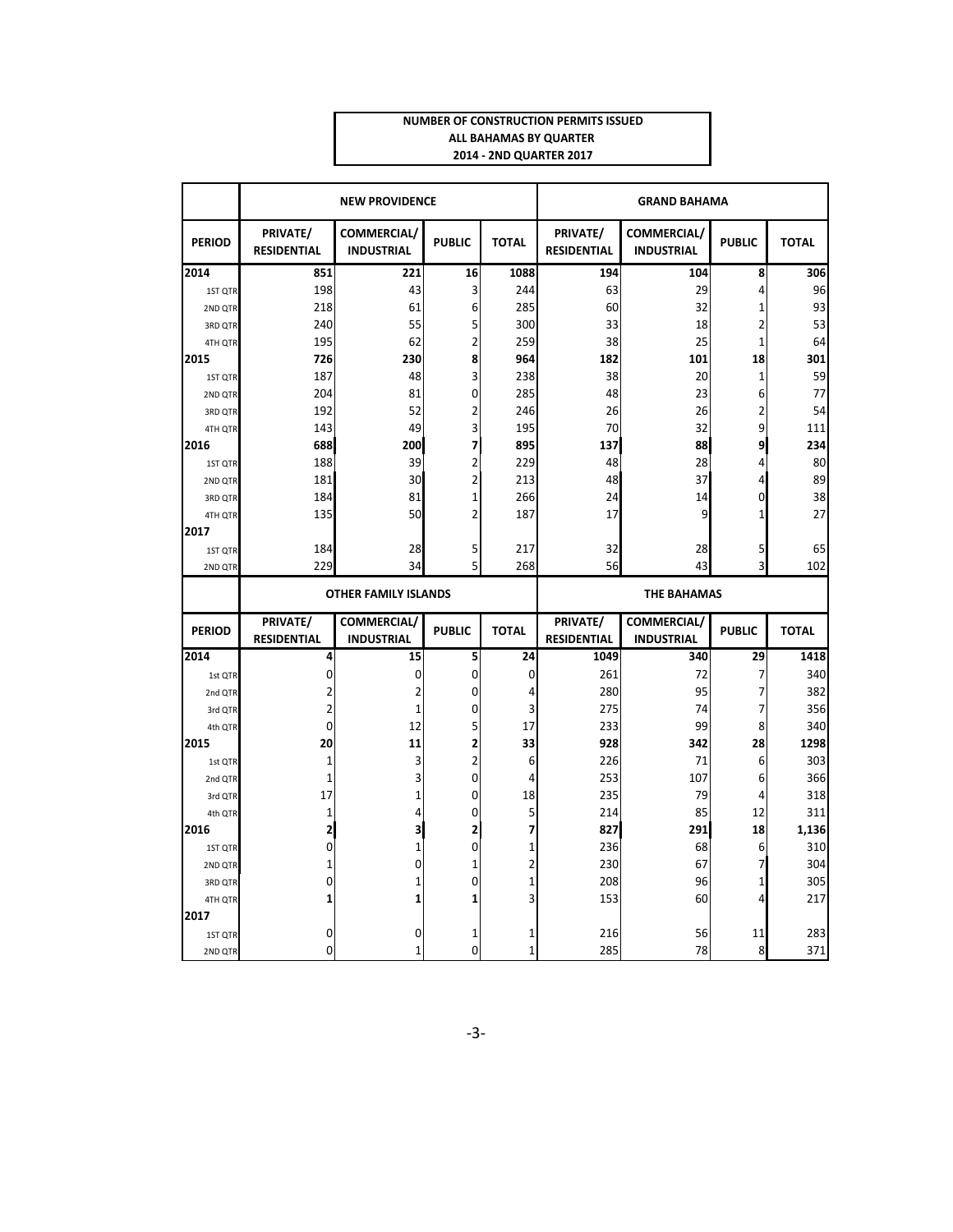#### **VALUE OF CONSTRUCTION PERMITS ISSUED ALL BAHAMAS BY QUARTER 2014 ‐ 2ND QUARTER 2017**

|      |                    |                                 |                                  |                       |              |                                |                                         |                    | (BSD '000)       |  |  |  |
|------|--------------------|---------------------------------|----------------------------------|-----------------------|--------------|--------------------------------|-----------------------------------------|--------------------|------------------|--|--|--|
|      |                    |                                 | <b>NEW PROVIDENCE</b>            |                       |              | <b>GRAND BAHAMA</b>            |                                         |                    |                  |  |  |  |
|      | <b>PERIOD</b>      | PRIVATE/<br><b>RESIDENTIAL</b>  | COMMERCIAL/<br><b>INDUSTRIAL</b> | <b>PUBLIC</b>         | <b>TOTAL</b> | PRIVATE/<br><b>RESIDENTIAL</b> | <b>COMMERCIAL/</b><br><b>INDUSTRIAL</b> | <b>PUBLIC</b>      | <b>TOTAL</b>     |  |  |  |
| 2014 |                    | 298,315                         | 155,487                          | 24,663                | 478,465      | 19,160                         | 24,597                                  | 408                | 44,165           |  |  |  |
|      | 1ST QTR            | 72,068                          | 25,558                           | 251                   | 97,877       | 5,477                          | 6,434                                   | 19                 | 11,929           |  |  |  |
|      | 2ND QTR            | 56,252                          | 18,316                           | 8,616                 | 83,184       | 6,717                          | 14,372                                  | 75                 | 21,164           |  |  |  |
|      | 3RD QTR            | 105,439                         | 60,346                           | 15,721                | 181,506      | 3,097                          | 1,088                                   | 206                | 4,390            |  |  |  |
|      | 4TH QTR            | 64,556                          | 51,267                           | 75                    | 115,898      | 3,869                          | 2,704                                   | 109                | 6,681            |  |  |  |
| 2015 |                    | 254,562                         | 175,310                          | 12,104                | 441,975      | 25,102                         | 21,014                                  | 5,916              | 52,032           |  |  |  |
|      | 1ST QTR            | 45,459                          | 28,030                           | 408                   | 73,897       | 5,237                          | 2,836                                   | 60                 | 8,133            |  |  |  |
|      | 2ND QTR            | 106,738                         | 39,550                           |                       | 146,289      | 5,239                          | 9,511                                   | 5,291              | 20,041           |  |  |  |
|      | 3RD QTR            | 55,785                          | 19,505                           | 3,781                 | 79,071       | 3,117                          | 4,410                                   | 430                | 7,957            |  |  |  |
|      | 4TH QTR            | 46,579                          | 88,224                           | 7,915                 | 142,718      | 11,510                         | 4,257                                   | 135                | 15,902           |  |  |  |
| 2016 |                    | 292,127                         | 124,443                          | 31,836                | 448,406      | 18,399                         | 26,911                                  | 818                | 46,129           |  |  |  |
|      | 1ST QTR            | 52,505                          | 21,587                           | 24,603                | 98,695       | 7,537                          | 12,881                                  | 599                | 21,017           |  |  |  |
|      | 2ND QTR            | 59,012                          | 14,652                           | 4,770                 | 78,434       | 5,843                          | 9,136                                   | 211                | 15,190           |  |  |  |
|      | 3RD QTR            | 100,670                         | 49,508                           | 480                   | 150,658      | 3,125                          | 2,414                                   |                    | 5,539            |  |  |  |
|      | 4TH QTR            | 79,939                          | 38,698                           | 1,983                 | 120,620      | 1,895                          | 2,480                                   | 9                  | 4,385            |  |  |  |
| 2017 |                    |                                 |                                  |                       |              |                                |                                         |                    |                  |  |  |  |
|      | 1ST QTR            | 35,663                          | 16,345                           | 4,008                 | 56,016       | 3,368                          | 22,752                                  | 12,113             | 38,233           |  |  |  |
|      | 2ND QTR            | 54,950                          | 8,629                            | 1.573                 | 65,152       | 6,160                          | 7,618                                   | 523                | 14,301           |  |  |  |
|      |                    |                                 | <b>OTHER FAMILY ISLANDS</b>      |                       |              |                                |                                         | <b>THE BAHAMAS</b> |                  |  |  |  |
|      | <b>PERIOD</b>      | PRIVATE/                        | COMMERCIAL/                      | <b>PUBLIC</b>         | <b>TOTAL</b> | PRIVATE/                       | COMMERCIAL/                             | <b>PUBLIC</b>      | <b>TOTAL</b>     |  |  |  |
|      |                    | <b>RESIDENTIAL</b>              | <b>INDUSTRIAL</b>                |                       |              | <b>RESIDENTIAL</b>             | <b>INDUSTRIAL</b>                       |                    |                  |  |  |  |
| 2014 |                    | 2,128                           | 20,974                           | 14,850                | 37,952       | 319,602                        | 201,059                                 | 39,921             | 560,582          |  |  |  |
|      | 1st QTR            |                                 |                                  |                       |              | 77,545                         | 31,992                                  | 270                | 109,806          |  |  |  |
|      | 2nd QTR            | 1,547                           | 1,316                            |                       | 2,863        | 64,516                         | 34,005                                  | 8,691              | 107,211          |  |  |  |
|      | 3rd QTR            | 581                             | 10                               |                       | 591          | 109,117                        | 61,443                                  | 15,927             | 186,487          |  |  |  |
|      | 4th QTR            |                                 | 19,648                           | 14,850                | 34,498       | 68,424                         | 73,619                                  | 15,034             | 157,077          |  |  |  |
| 2015 |                    | 29,733                          | 23,244                           | 821                   | 53,798       | 309,397                        | 219,568                                 | 18,841             | 547,806          |  |  |  |
|      | 1st QTR            | 1,500                           | 2,111                            | 821                   | 4,433        | 52,196                         | 32,978                                  | 1,289              | 86,462           |  |  |  |
|      | 2nd QTR            | 200                             | 17,753                           |                       | 17,953       | 112,177                        | 66,814                                  | 5,291              | 184,282          |  |  |  |
|      | 3rd QTR            | 27,553                          | 77                               | $\blacksquare$        | 27,630       | 86,454                         | 23,992                                  | 4,211              | 114,658          |  |  |  |
|      | 4th QTR            | 480                             | 3,303                            |                       | 3,783        | 58,569                         | 95,784                                  | 8,050              | 162,403          |  |  |  |
| 2016 |                    |                                 |                                  |                       |              |                                |                                         |                    |                  |  |  |  |
|      | 1ST QTR            |                                 | 39,124                           |                       | 39,124       | 60,042                         | 73,591                                  | 25,203             | 158,835          |  |  |  |
|      | 2nd QTR            | 2,168                           |                                  | 2,300                 | 4,468        | 67,023                         | 23,788                                  | 7,280              | 98,091           |  |  |  |
|      | 3RD QTR            | $\bar{\phantom{a}}$             | 450                              |                       | 450          | 103,795                        | 52,372                                  | 480                | 156,646          |  |  |  |
|      | 4TH QTR            | 150                             | 1,500                            | 60                    | 1,710        | 81,984                         | 42,678                                  | 2,052              | 126,714          |  |  |  |
| 2017 |                    |                                 |                                  |                       |              |                                |                                         |                    |                  |  |  |  |
|      |                    |                                 |                                  |                       |              |                                |                                         |                    |                  |  |  |  |
|      | 1ST QTR<br>2ND QTR | $\frac{1}{2}$<br>$\blacksquare$ | 148                              | 218<br>$\overline{a}$ | 218<br>148   | 39,031<br>61,110               | 39,097<br>16,394                        | 16,339<br>2,096    | 94,468<br>79,600 |  |  |  |

N.B.: Annual figures may not add up due to rounding.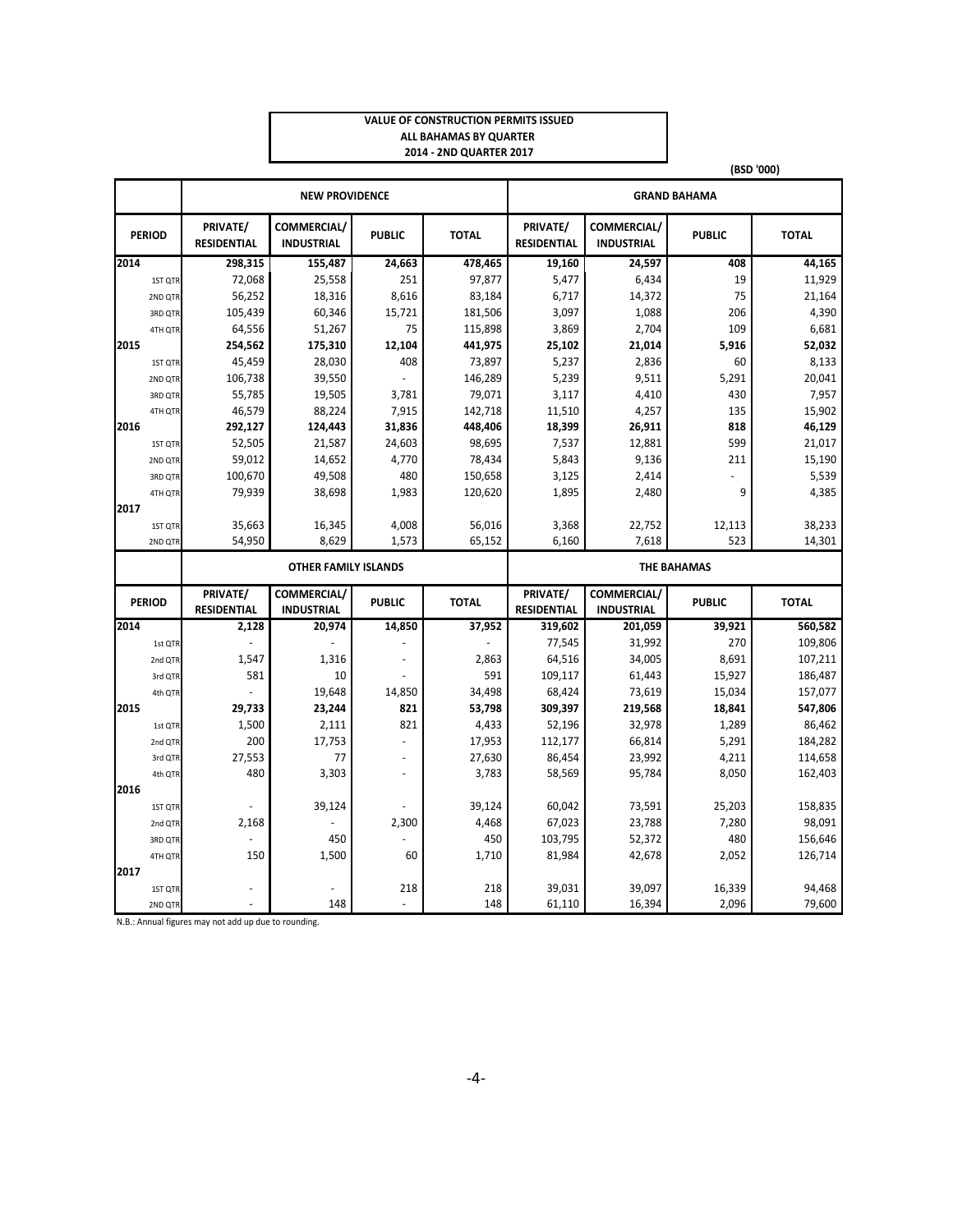| NUMBER OF CONSTRUCTION STARTS ISSUED |  |
|--------------------------------------|--|
| ALL BAHAMAS BY QUARTER               |  |
| 2014 - 2ND QUARTER 2017              |  |

|               |                                | <b>NEW PROVIDENCE</b>            |               |              |                                | <b>GRAND BAHAMA</b>              |               |              | <b>THE BAHAMAS</b>             |                                  |               |              |  |
|---------------|--------------------------------|----------------------------------|---------------|--------------|--------------------------------|----------------------------------|---------------|--------------|--------------------------------|----------------------------------|---------------|--------------|--|
| <b>PERIOD</b> | PRIVATE/<br><b>RESIDENTIAL</b> | COMMERCIAL/<br><b>INDUSTRIAL</b> | <b>PUBLIC</b> | <b>TOTAL</b> | PRIVATE/<br><b>RESIDENTIAL</b> | COMMERCIAL/<br><b>INDUSTRIAL</b> | <b>PUBLIC</b> | <b>TOTAL</b> | PRIVATE/<br><b>RESIDENTIAL</b> | COMMERCIAL/<br><b>INDUSTRIAL</b> | <b>PUBLIC</b> | <b>TOTAL</b> |  |
| 2014          | 297                            | 31                               |               | 330          | 80                             | 36                               |               | 118          | 377                            | 67                               |               | 448          |  |
| 1ST QTR       | 96                             |                                  |               | 107          | 23                             | 12                               |               | 36           | 119                            | 23                               |               | 143          |  |
| 2ND QTR       | 68                             |                                  |               | 73           | 21                             | 10                               |               | 32           | 89                             | 15                               |               | 105          |  |
| 3RD QTR       | 71                             |                                  |               | 81           | 17                             |                                  |               | 25           | 88                             | 17                               |               | 106          |  |
| 4TH QTR       | 62                             |                                  |               | 69           | 19                             |                                  |               | 25           | 81                             | 12                               |               | 94           |  |
| 2015          | 265                            | 23                               |               | 290          | 78                             | 41                               |               | 122          | 343                            | 64                               |               | 412          |  |
| 1ST QTR       | 72                             |                                  |               | 77           | 19                             |                                  |               | 28           | 91                             | 13                               |               | 105          |  |
| 2ND QTR       | 56                             |                                  |               | 59           | 16                             |                                  |               | 26           | 72                             | 10                               |               | 85           |  |
| 3RD QTR       | 83                             | 10                               |               | 93           | 26                             |                                  |               | 35           | 109                            | 18                               |               | 128          |  |
| 4TH QTR       | 54                             |                                  |               | 61           | 17                             | 16                               |               | 33           | 71                             | 23                               |               | 94           |  |
| 2016          | 221                            | 18                               |               | 240          | 89                             | 23                               | Ω             | 112          | 310                            | 41                               |               | 352          |  |
| 1ST QTR       | 63                             |                                  |               | 69           | 53                             |                                  |               | 58           | 116                            | 11                               |               | 127          |  |
| 2nd QTR       | 73                             |                                  |               | 79           | 21                             | 11                               |               | 32           | 94                             | 17                               |               | 111          |  |
| 3RD QTR       | 45                             |                                  |               | 49           |                                |                                  |               | 14           | 54                             |                                  |               | 63           |  |
| 4TH QTR       | 40                             |                                  |               | 43           |                                |                                  |               |              | 46                             |                                  |               | 51           |  |
| 2017          |                                |                                  |               |              |                                |                                  |               |              |                                |                                  |               |              |  |
| 1ST QTR       | 63                             | 13                               |               | 77           | 11                             |                                  | 10            | 25           | 74                             | 17                               | 11            | 102          |  |
| 2ND QTR       | 80                             |                                  |               | 87           | 21                             |                                  |               | 23           | 101                            |                                  |               | 110          |  |

N.B.: Annual figures may not add up due to rounding.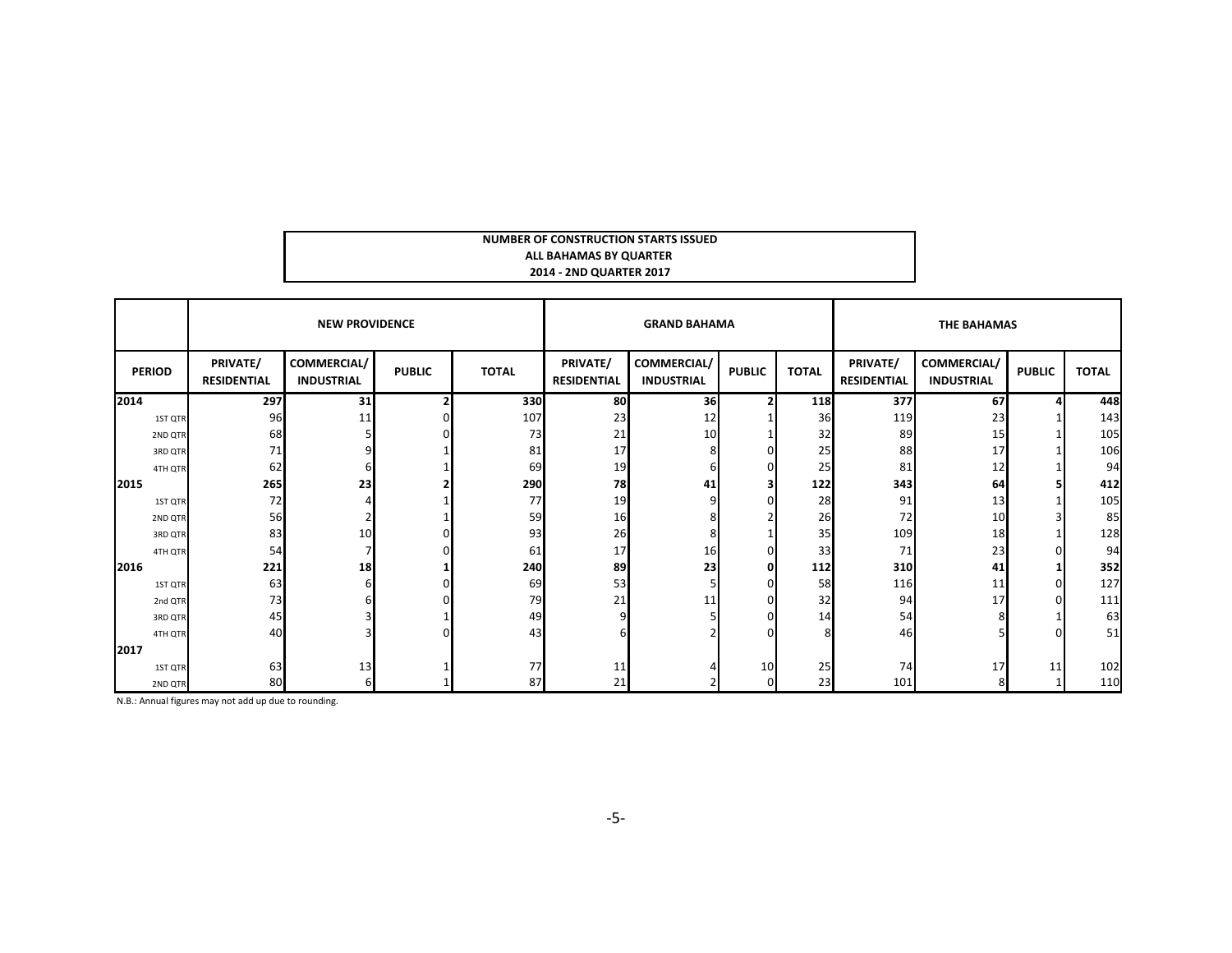#### **VALUE OF CONSTRUCTION STARTS ISSUED ALL BAHAMAS BY QUARTER 2014 ‐ 2ND QUARTER 2017**

|               |                                | <b>NEW PROVIDENCE</b>            |                          |              |                                       | <b>GRAND BAHAMA</b>              |                          |              |                                |                                  |                          |              |
|---------------|--------------------------------|----------------------------------|--------------------------|--------------|---------------------------------------|----------------------------------|--------------------------|--------------|--------------------------------|----------------------------------|--------------------------|--------------|
| <b>PERIOD</b> | PRIVATE/<br><b>RESIDENTIAL</b> | COMMERCIAL/<br><b>INDUSTRIAL</b> | <b>PUBLIC</b>            | <b>TOTAL</b> | <b>PRIVATE/</b><br><b>RESIDENTIAL</b> | COMMERCIAL/<br><b>INDUSTRIAL</b> | <b>PUBLIC</b>            | <b>TOTAL</b> | PRIVATE/<br><b>RESIDENTIAL</b> | COMMERCIAL/<br><b>INDUSTRIAL</b> | <b>PUBLIC</b>            | <b>TOTAL</b> |
| 2014          | 87,071                         | 21,216                           | 222                      | 108,508      | 13,847                                | 6,845                            | 80                       | 20,771       | 100,918                        | 28,060                           | 301                      | 129,279      |
| 1ST QTR       | 32,408                         | 12,473                           |                          | 44,881       | 3,421                                 | 4,091                            |                          | 7,516        | 35,829                         | 16,564                           |                          | 52,397       |
| 2ND QTR       | 15,174                         | 768                              | $\overline{\phantom{a}}$ | 15,943       | 3,598                                 | 2,104                            | 75                       | 5,777        | 18,772                         | 2,872                            | 75                       | 21,719       |
| 3RD QTR       | 17,165                         | 4,527                            | 111                      | 21,802       | 3,361                                 | 22                               | $\overline{\phantom{a}}$ | 3,384        | 20,526                         | 4,549                            | 111                      | 25,186       |
| 4TH QTR       | 22,324                         | 3,447                            | 111                      | 25,883       | 3,467                                 | 627                              | $\overline{\phantom{a}}$ | 4,094        | 25,791                         | 4,075                            | 111                      | 29,977       |
| 2015          | 72,802                         | 20,338                           | 1,158                    | 94,298       | 13,500                                | 4,270                            | 5,020                    | 22,790       | 86,302                         | 24,608                           | 6,178                    | 117,088      |
| 1ST QTR       | 20,210                         | 2,059                            | 62                       | 22,331       | 3,397                                 | 876                              |                          | 4,272        | 23,607                         | 2,934                            | 62                       | 26,603       |
| 2ND QTR       | 17,027                         | 948                              | 1,095                    | 19,070       | 2,191                                 | 143                              | 20                       | 2,354        | 19,217                         | 1,091                            | 1,115                    | 21,424       |
| 3RD QTR       | 21,083                         | 9,746                            | $\overline{\phantom{a}}$ | 30,828       | 4,254                                 | 840                              | 5,000                    | 10,094       | 25,337                         | 10,585                           | 5,000                    | 40,922       |
| 4TH QTR       | 14,483                         | 7,586                            | $\overline{\phantom{a}}$ | 22,069       | 3,658                                 | 2,412                            | $\overline{\phantom{a}}$ | 6,070        | 18,141                         | 9,998                            |                          | 28,139       |
| 2016          | 58,571                         | 8,564                            | 249                      | 67,383       | 14,958                                | 13,896                           | $\blacksquare$           | 28,853       | 73,528                         | 22,459                           | 249                      | 96,237       |
| 1ST QTR       | 13,701                         | 4,667                            | $\overline{\phantom{a}}$ | 18,368       | 8,521                                 | 1,751                            | $\sim$                   | 10,271       | 22,222                         | 6,418                            |                          | 28,639       |
| 2nd QTR       | 19,217                         | 1,387                            | $\overline{\phantom{a}}$ | 20,604       | 2,907                                 | 6,977                            | $\overline{\phantom{a}}$ | 9,884        | 22,124                         | 8,365                            | $\overline{\phantom{a}}$ | 30,489       |
| 3RD QTR       | 11,753                         | 1,368                            | 249                      | 13,370       | 1,724                                 | 2,132                            | $\overline{\phantom{a}}$ | 3,857        | 13,477                         | 3,500                            | 249                      | 17,227       |
| 4TH QTR       | 13,900                         | 1,142                            |                          | 15,041       | 1,806                                 | 3,035                            | $\overline{\phantom{a}}$ | 4,841        | 15,705                         | 4,177                            |                          | 19,882       |
| 2017          |                                |                                  |                          |              |                                       |                                  |                          |              |                                |                                  |                          |              |
| 1ST QTR       | 16,200                         | 14,565                           | 857                      | 31,621       | 2,240                                 | 61                               | 27,756                   | 30,057       | 18,440                         | 14,626                           | 28,613                   | 61,678       |
| 2ND QTR       | 21,142                         | 7,250                            | 108                      | 28,500       | 2,316                                 | 875                              | $\overline{\phantom{a}}$ | 3,191        | 23,457                         | 8,125                            | 108                      | 31,690       |

N.B.: Annual figures may not add up due to rounding.

**(BSD '000)**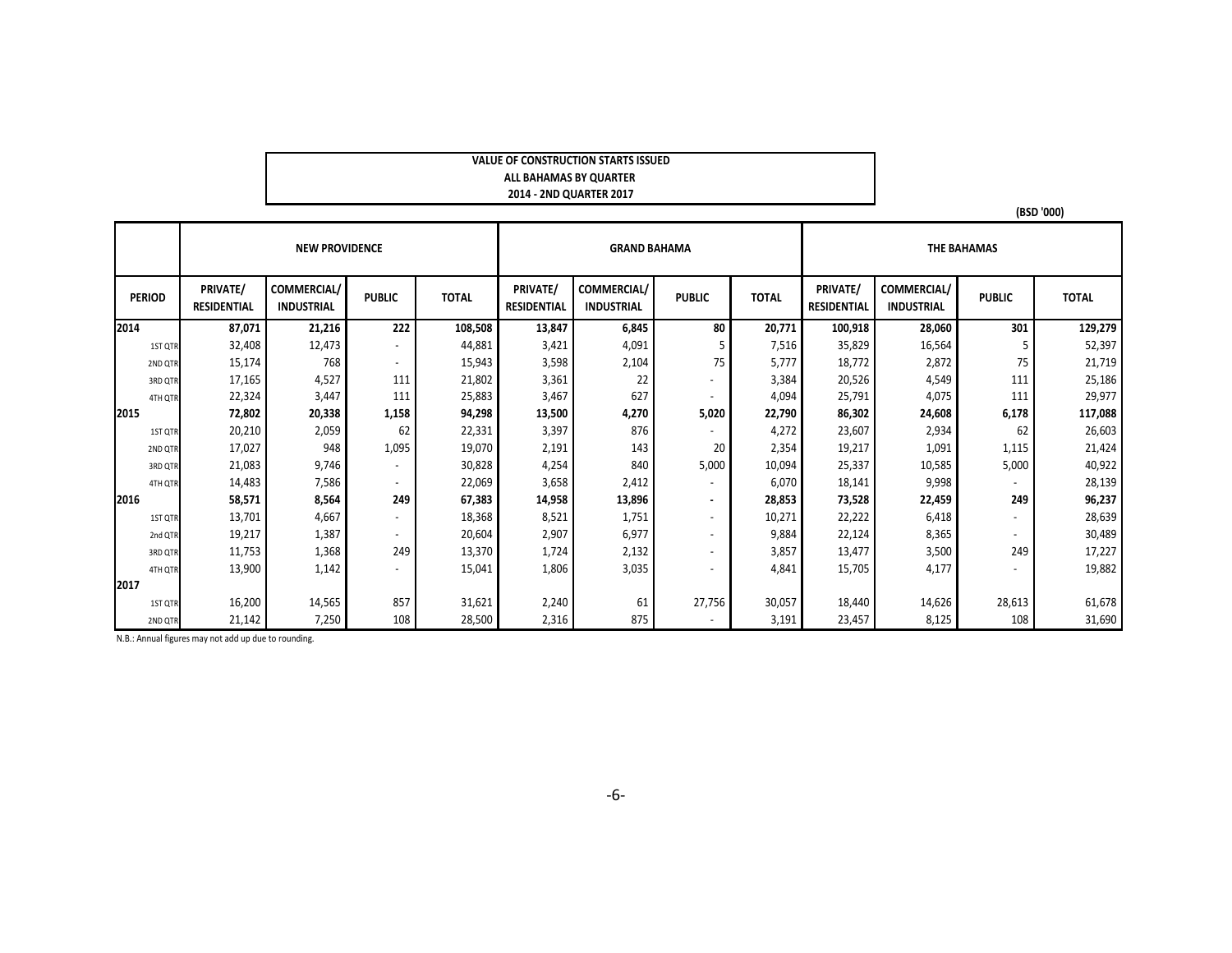#### **NUMBER OF CONSTRUCTION COMPLETIONS ISSUED ALL BAHAMAS BY QUARTER 2014 ‐ 2ND QUARTER 2017**

|               |                                | <b>NEW PROVIDENCE</b>            |               |              | <b>GRAND BAHAMA</b>            |                                         |               |              | <b>THE BAHAMAS</b>             |                                  |               |              |  |
|---------------|--------------------------------|----------------------------------|---------------|--------------|--------------------------------|-----------------------------------------|---------------|--------------|--------------------------------|----------------------------------|---------------|--------------|--|
| <b>PERIOD</b> | PRIVATE/<br><b>RESIDENTIAL</b> | COMMERCIAL/<br><b>INDUSTRIAL</b> | <b>PUBLIC</b> | <b>TOTAL</b> | PRIVATE/<br><b>RESIDENTIAL</b> | <b>COMMERCIAL/</b><br><b>INDUSTRIAL</b> | <b>PUBLIC</b> | <b>TOTAL</b> | PRIVATE/<br><b>RESIDENTIAL</b> | COMMERCIAL/<br><b>INDUSTRIAL</b> | <b>PUBLIC</b> | <b>TOTAL</b> |  |
| 2014          | <b>370</b>                     | 94                               |               | 468          | 109                            | 52                                      |               | 162          | 479                            | <b>146</b>                       | 5             | 630          |  |
| 1ST QTR       | 79                             | 23                               |               | 102          | 34                             | 12                                      |               | 46           | 113                            | 35                               | n             | 148          |  |
| 2ND QTR       | 74                             | 31                               |               | 106          | 26                             | 16                                      |               | 42           | 100                            | 47                               |               | 148          |  |
| 3RD QTR       | 92                             | 13                               |               | 105          | 22                             |                                         |               | 30           | 114                            | 21                               | $\Omega$      | 135          |  |
| 4TH QTR       | 125                            | 27                               |               | 155          | 27                             | 16                                      |               | 44           | 152                            | 43                               |               | 199          |  |
| 2015          | 358                            | 83                               |               | 445          | 79                             | 60                                      |               | 141          | 437                            | 143                              | 6             | 586          |  |
| 1ST QTR       | 69                             | 25                               |               | 94           | 10                             |                                         |               | 15           | 79                             | 30                               | $\Omega$      | 109          |  |
| 2ND QTR       | 86                             | 21                               |               | 107          | 12                             | 21                                      |               | 34           | 98                             | 42                               |               | 141          |  |
| 3RD QTR       | 94                             | 23                               |               | 118          | 16                             | 23                                      |               | 39           | 110                            | 46                               |               | 157          |  |
| 4TH QTR       | 109                            | 14                               |               | 126          | 41                             | 11                                      |               | 53           | 150                            | 25                               |               | 179          |  |
| 2016          | 377                            | 92                               |               | 471          | 87                             | 66                                      |               | 155          | 464                            | 158                              |               | 626          |  |
| 1ST QTR       | 83                             | 18                               |               | 103          | 15                             |                                         |               | 21           | 98                             | 24                               |               | 124          |  |
| 2nd QTR       | 96                             | 16                               |               | 112          | 21                             | 18                                      |               | 41           | 117                            | 34                               |               | 153          |  |
| 3RD QTR       | 116                            | 26                               |               | 142          | 29                             | 33                                      |               | 62           | 145                            | 59                               | $\Omega$      | 204          |  |
| 4TH QTR       | 82                             | 32                               |               | 114          | 22                             |                                         |               | 31           | 104                            | 41                               | $\Omega$      | 145          |  |
| 2017          |                                |                                  |               |              |                                |                                         |               |              |                                |                                  |               |              |  |
| 1ST QTR       | 89                             | 22                               |               | 111          | 14                             | 10                                      |               | 25           | 103                            | 32                               |               | 136          |  |
| 2ND QTR       | 91                             | 23                               |               | 117          | 26                             | 12                                      |               | 38           | 117                            | 35                               |               | 155          |  |

N.B.: Annual figures may not add up due to rounding.